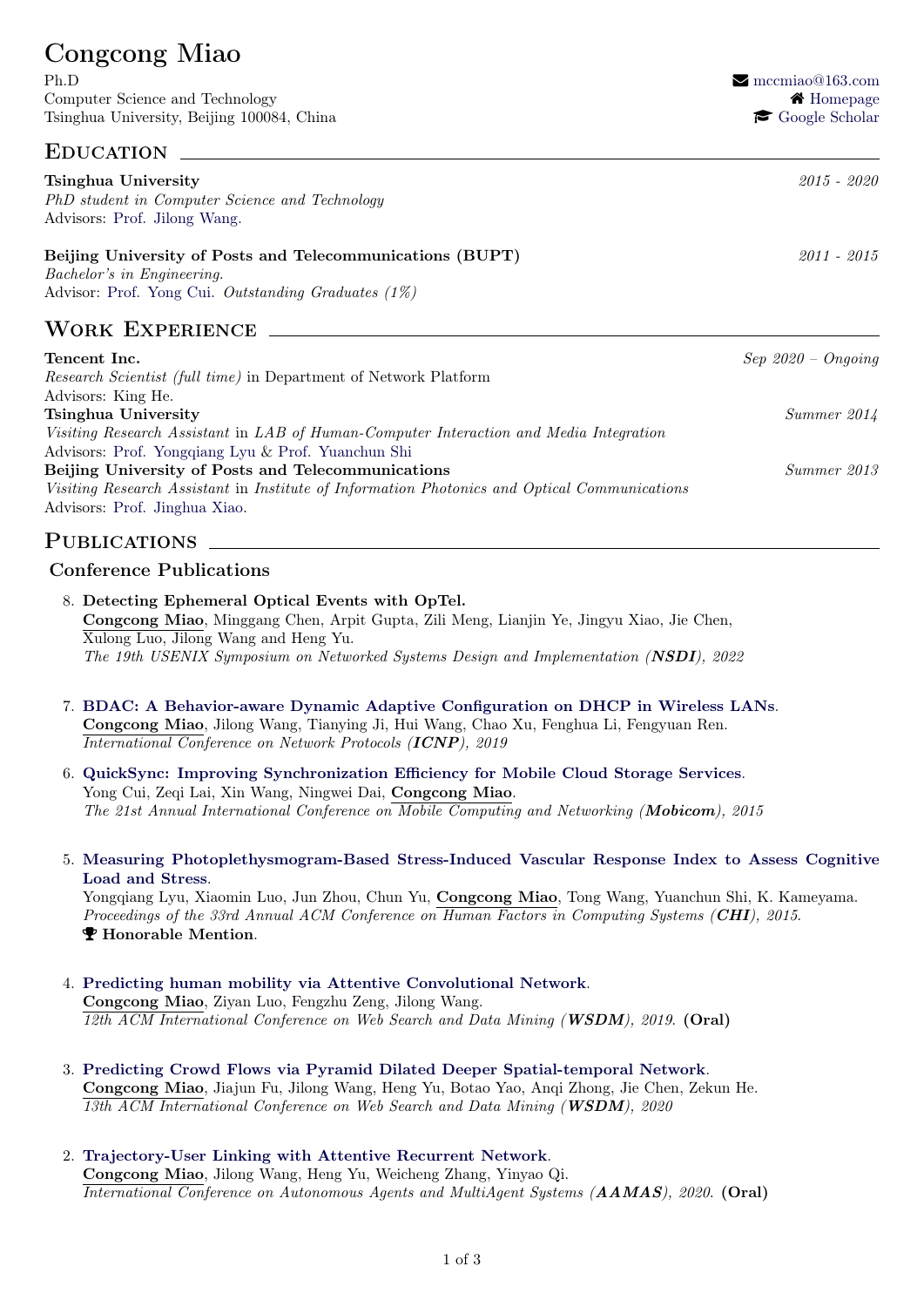#### 1. [A Multi-dimension Measurement Study of a Large Scale Campus WiFi Network](https://ieeexplore.ieee.org/document/8638246). Congcong Miao, Jilong Wang, Hui Wang, Jun Zhang, Weiwei Zhou, Shengchao Liu. IEEE 43rd Conference on Local Computer Networks (LCN), 2018.

## Journal Publications \* - corresponding author

- 2. [Octans: Optimal Placement of Service Function Chains in Many-Core Systems.](https://ieeexplore.ieee.org/document/9369135) Heng Yu, Zhilong Zheng, Junxian Shen, Congcong Miao<sup>∗</sup> , Chen Sun, Hongxin Hu, Jun Bi, Jianping Wu, Jilong Wang. IEEE Transactions on Parallel and Distributed Systems (TPDS), 2021
- 1. [A simple method to improve a torsion pendulum for studying chaos](https://iopscience.iop.org/article/10.1088/0143-0807/35/5/055012/meta). Congcong Miao, Wu Luo, Yaqi Ma, Weiqing Liu and Jinghua Xiao. European Journal of Physics (EJP), 2014.

#### Reviewing Experiences

- Reviewer (2015) Infocom
- Reviewer (2015) China Communication
- Reviewer (2020-present) CollaborateCom
- Reviewer (2020-present) ECML

# SELECTED AWARDS AND HONORS

| • Honorable Mention at CHI '15                                        | 2015      |
|-----------------------------------------------------------------------|-----------|
| • Guanghua Fellowship for Graduate Students, Tsinghua University      | 2017      |
| • First Prize of Scholarship for undergraduate Students, BUPT         | 2012-2014 |
| • Third Prize of Microsoft Imagine Cup                                | 2013      |
| $\bullet$ Honorable Mention of MCM/ICM                                | 2013      |
| • First Prize of Beijing Undergraduate Physics Experiment Competition | 2013      |
| • Second Prize of Beijing Undergraduate Physical Competition          | 2012      |
| • Third Prize of Beijing Undergraduate Mathematics Competition        | 2012      |
| • Second Prize of National Mathematics Competition                    | 2010      |
| • Third Prize of National Physical Competition                        |           |

### Talks

| • BDAC: A Behavior-aware Dynamic Adaptive Configuration on DHCP in Wireless LANs |                 |
|----------------------------------------------------------------------------------|-----------------|
| - International Conference on Network Protocols (ICNP)                           | October 2019    |
| - Tsinghua Student Research Conference, Beijing, China                           | May 2020        |
| • A Multi-dimension Measurement Study of a Large Scale Campus WiFi Network       |                 |
| - IEEE 43rd Conference on Local Computer Networks $(LCN)$                        | October 2018    |
| • Predicting human mobility via Attentive Convolutional Network                  |                 |
| - International Conference on Web Search and Data Mining (WSDM)                  | February 2020   |
| • Trajectory-User Linking with Attentive Recurrent Network                       |                 |
| - International Conference on Autonomous Agents and MultiAgent Systems (AAMAS)   | <i>May 2020</i> |
| PROFESSIONAL RESPONSIBILITIES                                                    |                 |

|  | Mentorship |  |
|--|------------|--|
|--|------------|--|

- Students (during work experience in Tencent)
	- ∗ Yiren Zhao (B.S.in University of Toronto) Internship in Tencent
	- ∗ Siyuan Chai (B.S.in Northwestern University) Internship in Tencent  $\rightarrow$  PhD student @ University of Illinois Urbana-Champaign
	- ∗ Quan Yuan (M.S.in Tsinghua University) Internship in Tencent